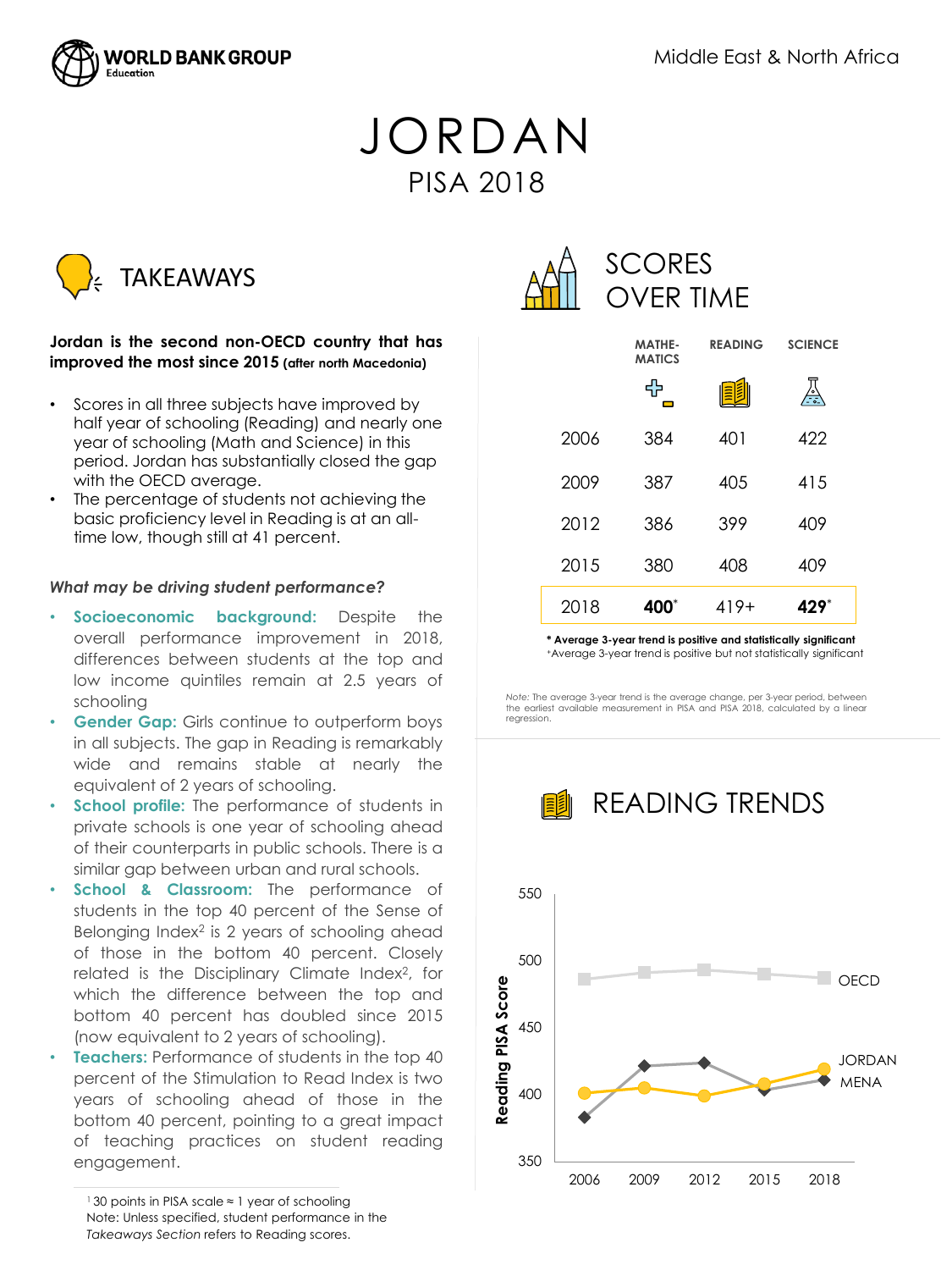

JORDAN PISA 2018







ESCS: Economic, Social and Cultural Status







#### **<sup>2</sup> Key to Indices:**

**Disciplinary Climate** Index measures the extent of classroom disruptions due to noise, disorder and other factors. **Reading Stimulation** is an index that measures teachers' stimulation of students' reading engagement. **Sense of Belonging** Index measures the extent to which students feel they belong to their school, make friends easily at school, etc. Top and Bottom 20% indicate percentiles in the corresponding indices.